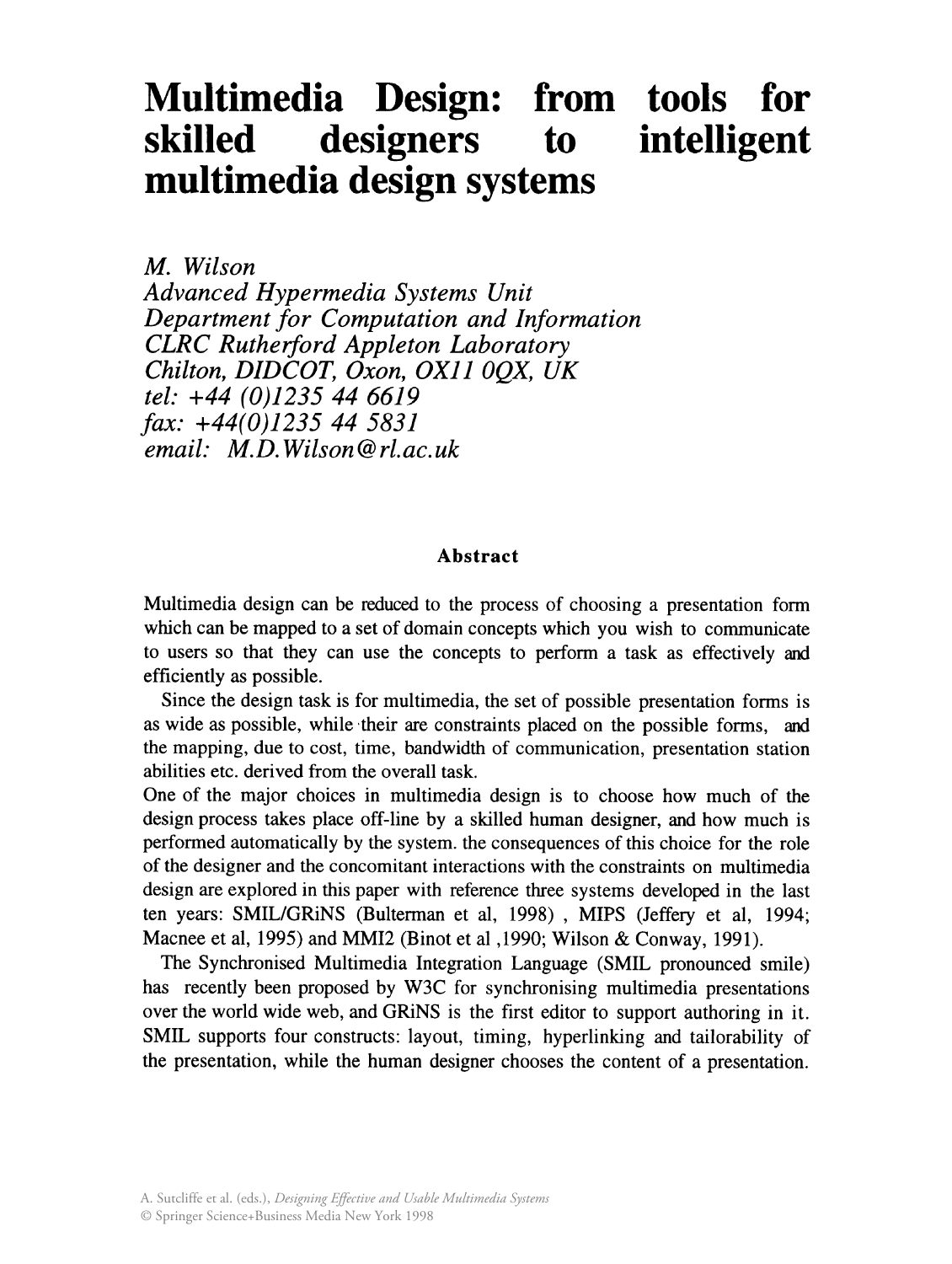This is the most recent of the three exemplar systems, but also the one with least of the design process automated. The designer holds all knowledge of the task and domain, using it to describe the presentation using the four constructs provided by the language. The presentation is sensitive to available bandwidth, presentation station capabilities and user attributes which can be used at run-time to select between alternatives specified by the designer, but otherwise all decisions are made by the designer at authoring time. The designer has a view of which tasks the information may be used for, but it is really just information retrieval and presentation; the range of user domain tasks which a presentation may be used for is not limited by the designer or the system.

The control/navigation mechanism for the end user is also the most limited since hyperlinking is the only navigation available, and there is no stored dialogue state which can be used to relate to task structure, or tailor the presentation at the client.

The Multimedia Information Presentation System (MIPS) supported queries which were dispatched to heterogeneous information sources to retrieve multimedia information which was integrated into hypermedia presentations as answers to the query. In this case, a large part of the mapping that was design in GRiNS is ontology based query expansion & refinement and matching to database schema. The media content of the presentation was retrieved from databases, but the layout, timing and hyperlinking and tailoring of content for design constraints were automatically constructed on the basis of the query. Compared to a SMIL/GRiNS presentation, the designer has a more remote role, since task descriptions, domain knowledge in the form of an ontology, and local dialogue state can all be stored in the presentation client and used to dynamically tailor the presentation at run time. The range of tasks which the system can be used for is limited by the domain knowledge to the tourism domain, and by the task knowledge to investigating and booking holidays. However, the task limitations can be overridden with a resultant degradation in performance of the query expansion process, and consequently in the information integration and design function. The control/navigation mechanism used in the answer is still limited to hyperlinks, although the query construction is based on a structured dialogue to elicit task, and user information which can later be used in the design process. As in a SMIL/GRiNS presentation, considerable attention is paid to the constraints of cost, time and security in using the communications layer to retrieve the content media items to be presented. The central storage of the ontology and metadata adopted in this system is impractical, but given the adoption by W3C of XML and RDF above that to describe metadata on the web, this approach may become practical in the near future.

The Multi-Modal Interface for Man Machine Interaction (MMI2) demonstrators support layout, timing, hyperlinking, tailoring of presentation, and both the design and construction of presentation forms from minimal basic elements automatically in order to achieve task goals. Here the designer has a minimal role compared to the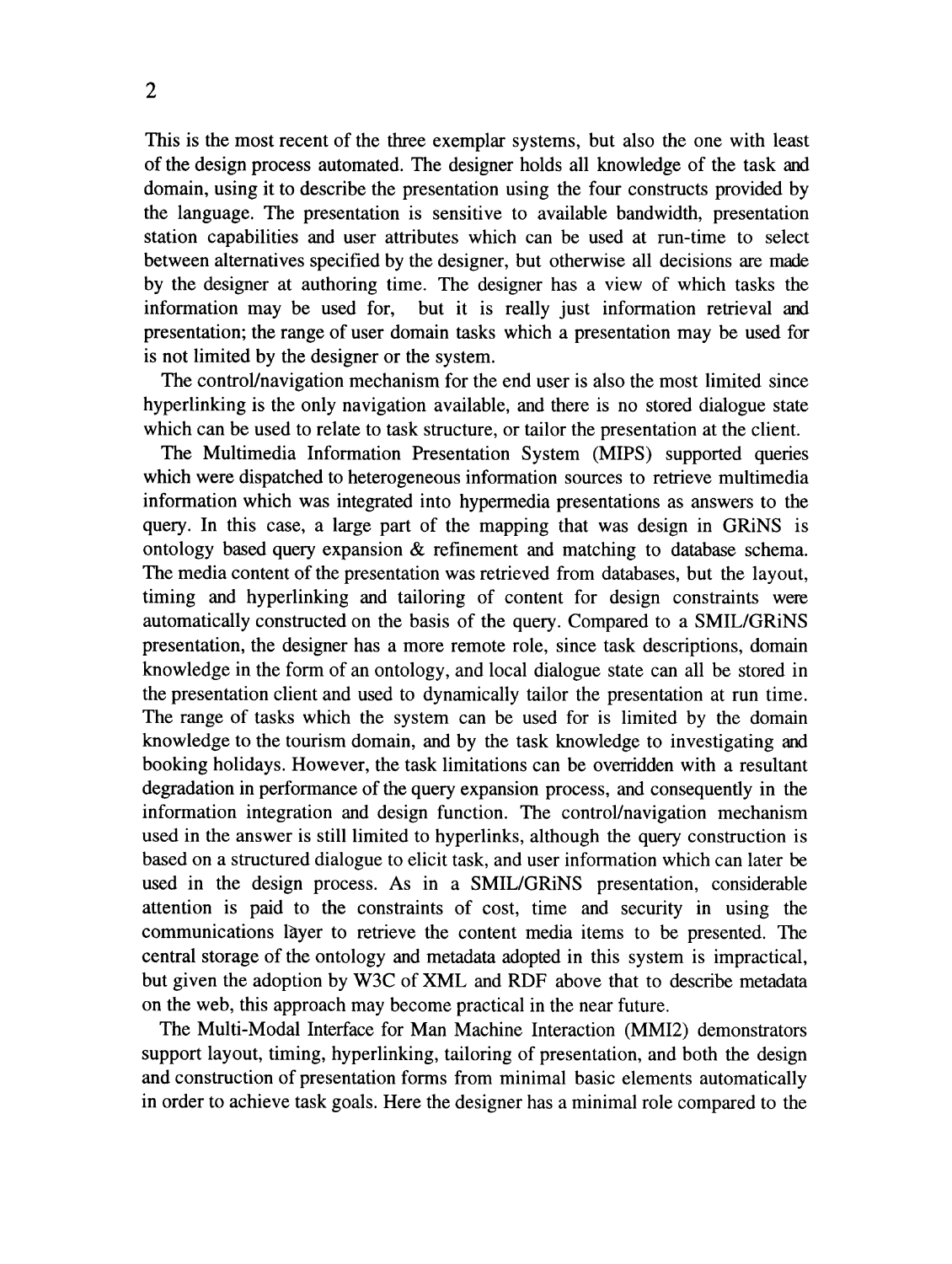other two systems, since the entire presentation and dialogue is constructed at run time based on models of the domain, task, user and dialogue context which are used to guide the design knowledge built into the system. A consequence of the need for rich domain and task knowledge in the system, is that it is limited to the tasks for which these have been encoded. There is no graceful degradation when the limits of this knowledge is reached. Equally, the navigation/control of the presentation is most sophisticated here incorporating typed natural language (English, French and Spanish), direct manipulation of graphics, and the use of gestures as well as hyperlinks. But this is also domain and task limited due to lexica and planning systems. Although the application domain of the demonstrators was in network design and management, no consideration was given to networking constraints on the retrieval of information itself, although this is not a property of the approach. The earliest of the three systems, MMI2 results contributed to the Reference Model for Intelligent Multimedia Presentation Systems (IMMPS-RM) developed as an adjunct to the ISO Presentation Environment for Multimedia Objects (PREMO) standard activity (Bordegoni et aI, 1997). This may result in the adoption of similar architectures for other intelligent systems in the future.

Each of the three example systems allows designers to produce interactive multimedia applications, to improve end-users' task performance. Each tool operates over languages which represent the multimedia design, and each tool serves a role in an overall multimedia development method. The three systems clearly cover the spectrum from the central role of designers in SMIL/GRiNS through their partial involvement in MIPS to their peripheral role MMI2, as automation successively increases. In parallel with this, the representation of the content finally presented as media items becomes successively more abstract down this continuum from the raw assets and synchronisation information, through the raw assets and a logically represented query, to pure logical (and meta-logical, e.g. communication acts) representations. Equally, the control/navigation mechanisms for the end user become more varied and richer as one moves through the systems. It also appears that the task specificity of the systems increases as they depend more on abstract representations of content and control mechanisms. Each tool places different requirements on the skills of the designer: for GRiNS, they need graphic multimedia skills, and any analysis or representation they make of the task is up to them; for MIPS, the designer is not required to explicitly analyse and represent the task, although this improves system performance, but a representation of the domain ontology and metadata of the domain information sources is required - the multimedia graphic design skills are one stage removed here, being used to populate the information resources; in MMI2, analyses of the task, domain and user are mandated.

Clearly the multimedia design skills required of GRiNS are currently more available than those required for task and domain modelling. Equally, the interactive